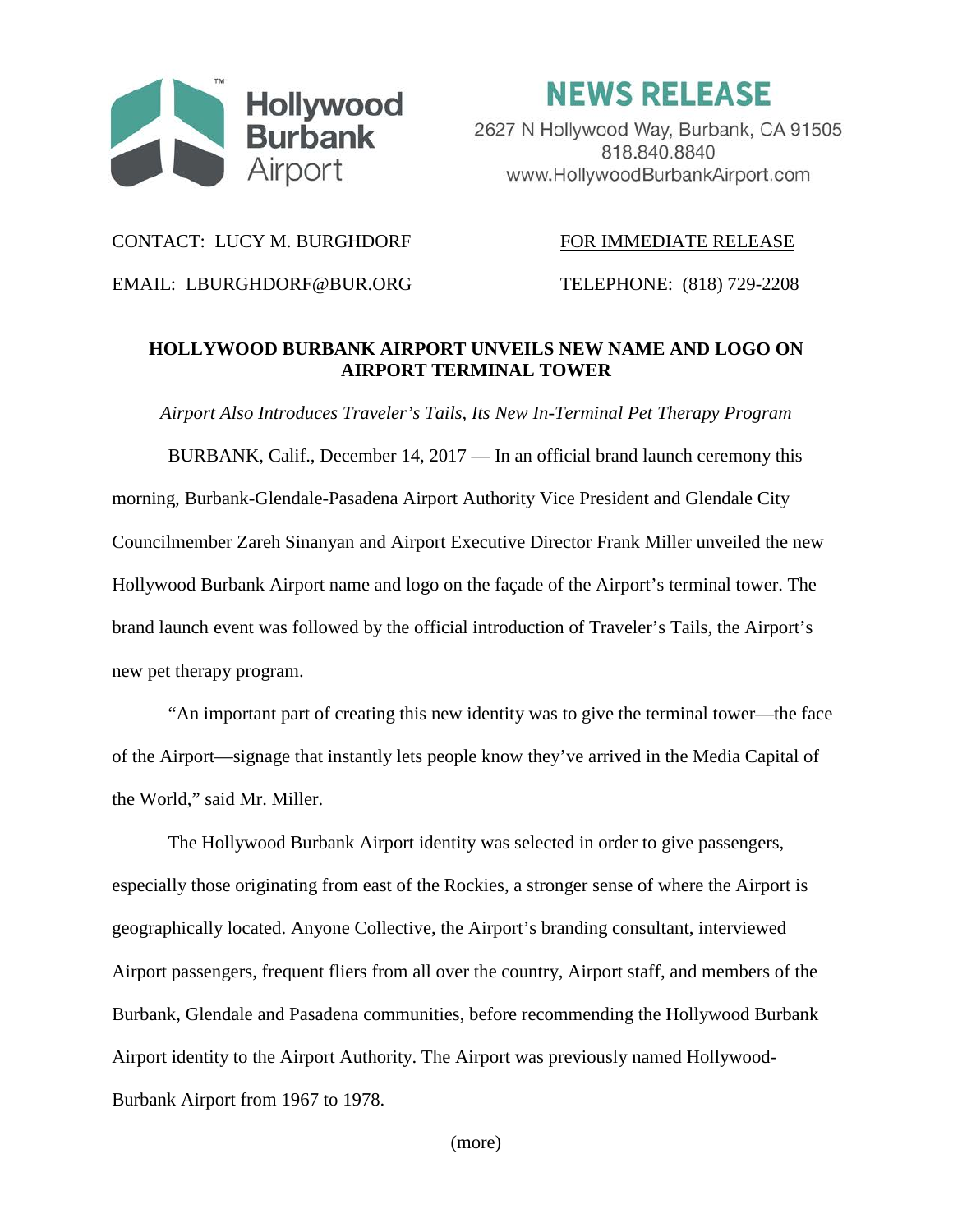## HOLLYWOOD BURBANK AIRPORT OFFICIAL BRAND LAUNCH 12/14/17  $2 - 2 - 2 - 2$

"By telling passengers where we are, we're telling them all the great things our Airport and our community have to offer," said Vice President Sinanyan. Hollywood Burbank Airport is the closest airport in the greater Los Angeles region to many of the area's most popular attractions, including Warner Bros. Studios, the Americana at Brand, Rose Bowl Stadium, Downtown Los Angeles, the Hollywood sign and Universal Studios Hollywood. Passengers can also connect to public transportation at the Airport's Regional Intermodal Transportation Center and at the Airport Train Station on Empire Avenue, with train service to destinations such as Disneyland, San Diego and Santa Barbara.

"For passengers unfamiliar with our Airport, the word 'Hollywood' has international recognition," said Mr. Miller. "But although we have a new name, we're still the convenient Airport our passengers know and love."

The Airport's latest passenger amenity is its new therapy dog program, Traveler's Tails, which also officially launched this morning in the Terminal A ticket counter area. The Airport Authority has partnered with the Alliance of Therapy Dogs (ATD) to provide Airport passengers with stress relief and comfort through interaction with certified therapy dogs in Terminals A and B. ATD provides registration, support and insurance for members; lists of certified local volunteers; and visits to hospitals, special needs centers, schools, nursing homes and airports.

The Traveler's Tails name and logo were created by graphic design student Samm DeBoda, a junior at Woodbury University in Burbank. Airport staff selected DeBoda's design from four separate student proposals.

With the launch of Traveler's Tails, Hollywood Burbank Airport becomes one of over 50 airports in the country with pet therapy programs.

(more)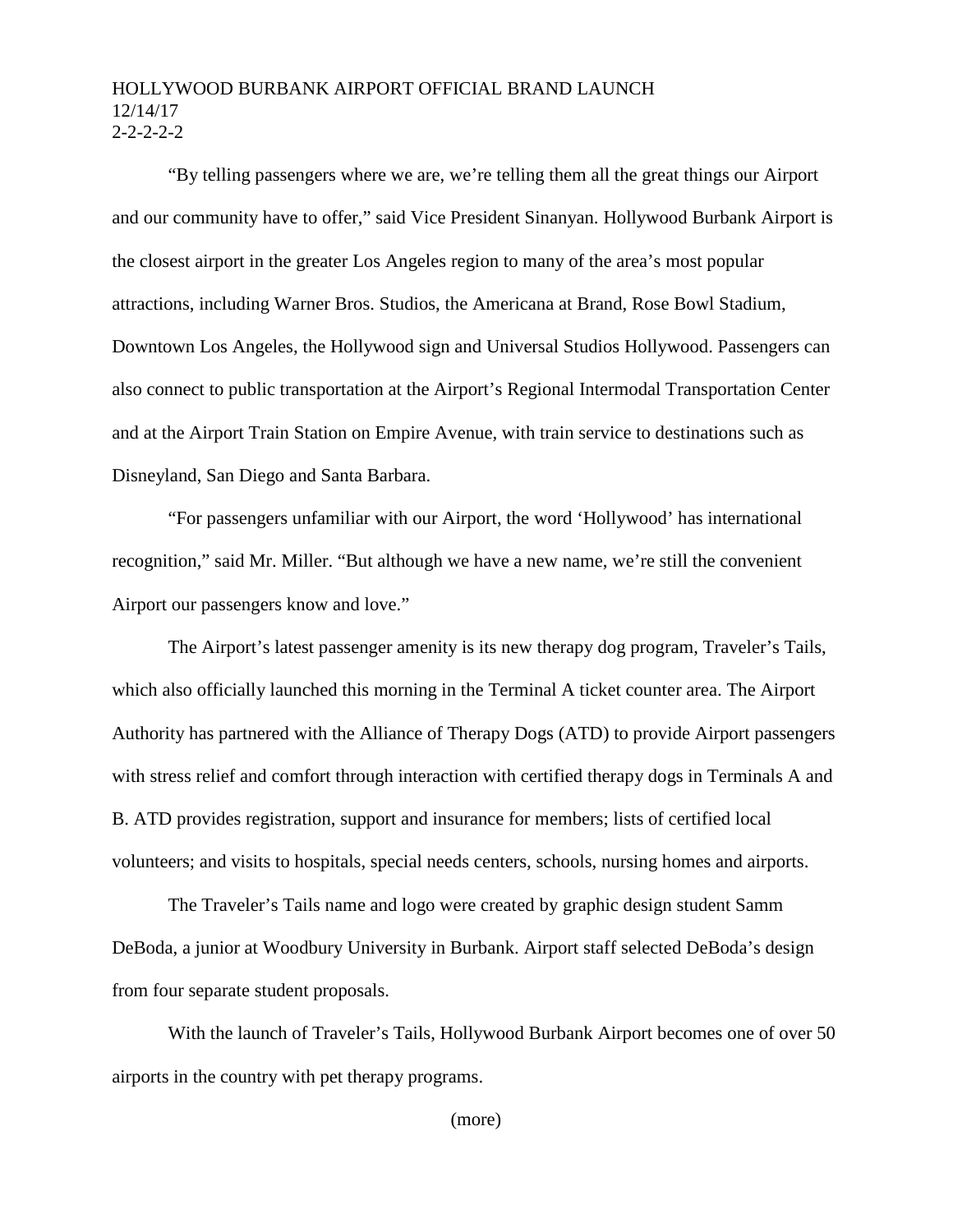HOLLYWOOD BURBANK AIRPORT OFFICIAL BRAND LAUNCH 12/14/17 3-3-3-3-3



*Hollywood Burbank Airport unveiled its new name and logo on the façade of the terminal tower in this morning's official brand launch ceremony.*

(more)